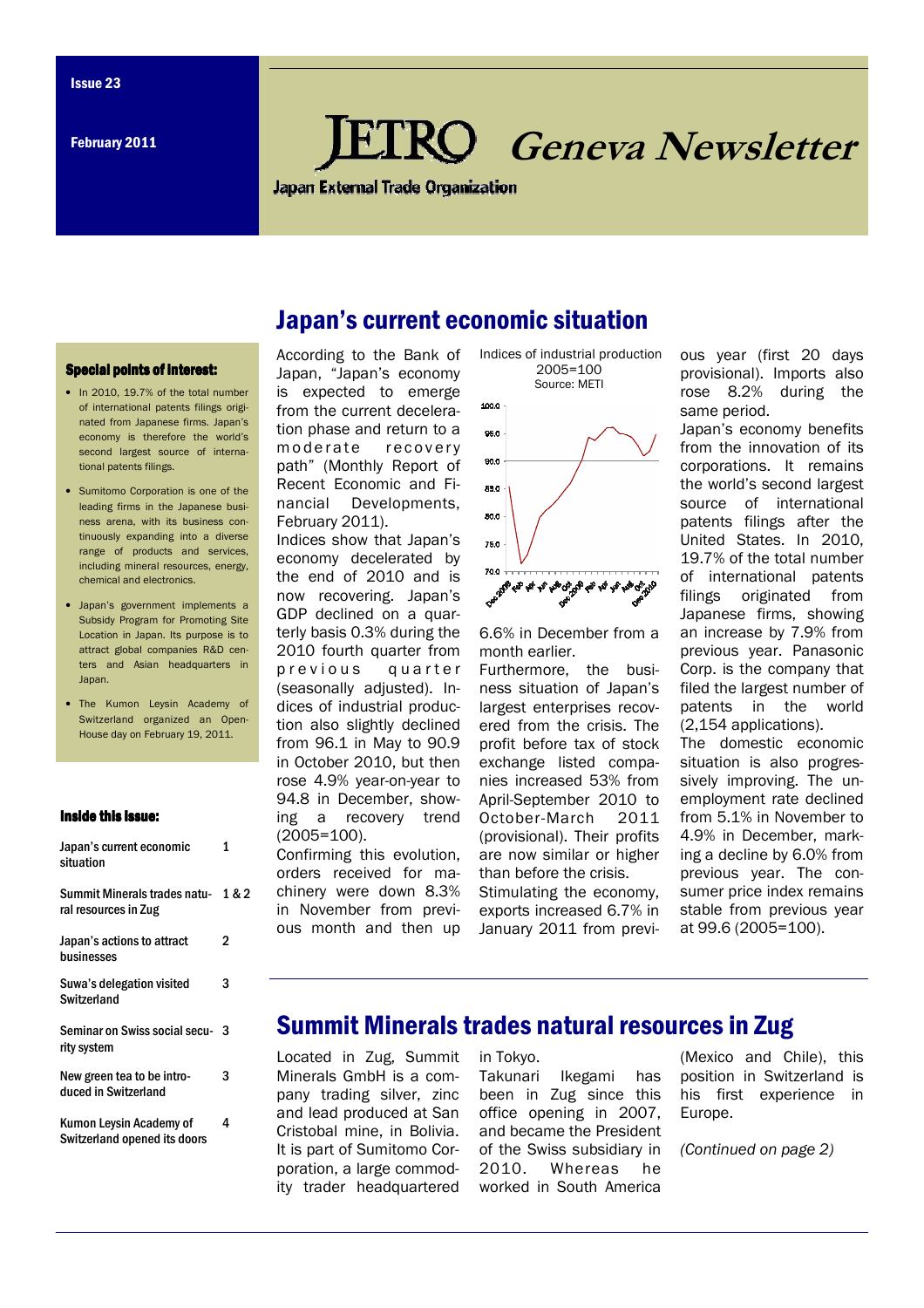

Takunari Ikegami, President, Summit Minerals GmbH

## Summit Minerals trades natural resources in Zug

(Continued from page 1)

Established in 1919, Sumitomo Corporation is one of the leading firms in the Japanese business arena, with its business continuously expanding into a diverse range of products and services, including mineral resources, energy, chemical and electronics. It has a paid-in capital of ¥ 219.3 billion (about CHF 2.5 billion, as of March 31, 2010).

#### Zug, favorite trading city for natural resources

The main responsibilities of its Swiss subsidiary are the marketing and logistics arrangement of the silver, zinc and lead production of Bolivian San Cristobal mine.

Annual negotiations for fixing prices last about five months, generally from October to February. If more commodities can be sold during the year,

"spot contacts" are held. As they are few suppliers of raw materials and they have to deliver their commodities, negotiations can take a long time.

"Zug is a favored place for the trading of mining resources", explained Takunari Ikegami. "As many market participants are here, it is easy to have a market contact and access to information", he argued.

Summit Minerals also locates in Zug for tax reasons. However, according to Mr. Ikegami, "there are many other low corporate tax areas, but quality and accessibility of information are the highest in Zug".

#### Support to the Bolivian local community

Bolivian mine's production started in late 2007. In March 2009, Sumitomo Corporation acquired all the shares of the mine.

Minera San Cristobal S.A. is now the largest private enterprise in Bolivia. Its zinc production is number 6 in the world and its silver production number 3. "The current situation is very good. The mine's production is good and our marketing position is strong. Although we have not started investment recovery yet, we are paying tax in Bolivia and Switzerland", Mr. Ikegami said.

Sumitomo Corporation supports the sustainable development of the Bolivian local community. It contributes directly through the employment of approximately 1,200 people, but also through education, professional trainings and medical services. "We consider that it is important to contribute to their development on a long-term basis so as to ensure that they can enjoy their life even when the mining production will be finished", he said.

# Japan's actions to attract businesses



Source: Swiss National Bank (December 2010)

Japan's government implements a Subsidy Program for Promoting Site Location in Japan. Its purpose is to make Japan Asia's center for business.

Eligible projects are those establishing a new Head Site or R&D Site. In addition, applicants shall have a corporate status in Japan and belong to a corporate body consisting of group companies that are running an actual business in two or more

#### countries.

Successful candidates will benefit from a subsidy rate up to one-half for SMEs and one-third for non-SMEs, within the limit of one billion yens. Subsidized costs cover survey design costs, facility costs, equipment costs and facility lease fee.

JETRO is the Secretariat for this program.

Additional measures applicable to new R&D and headquarters operations conducted in Japan will

also be submitted to the Parliament for approval. These incentives encompass a 20% deduction of corporate tax for 5 years, preferential income tax, reduced patent fees and faster visa procedure (examination in 10 days instead of one month).

For further information, please consult JETRO and METI Websites. Applications can be submitted in English.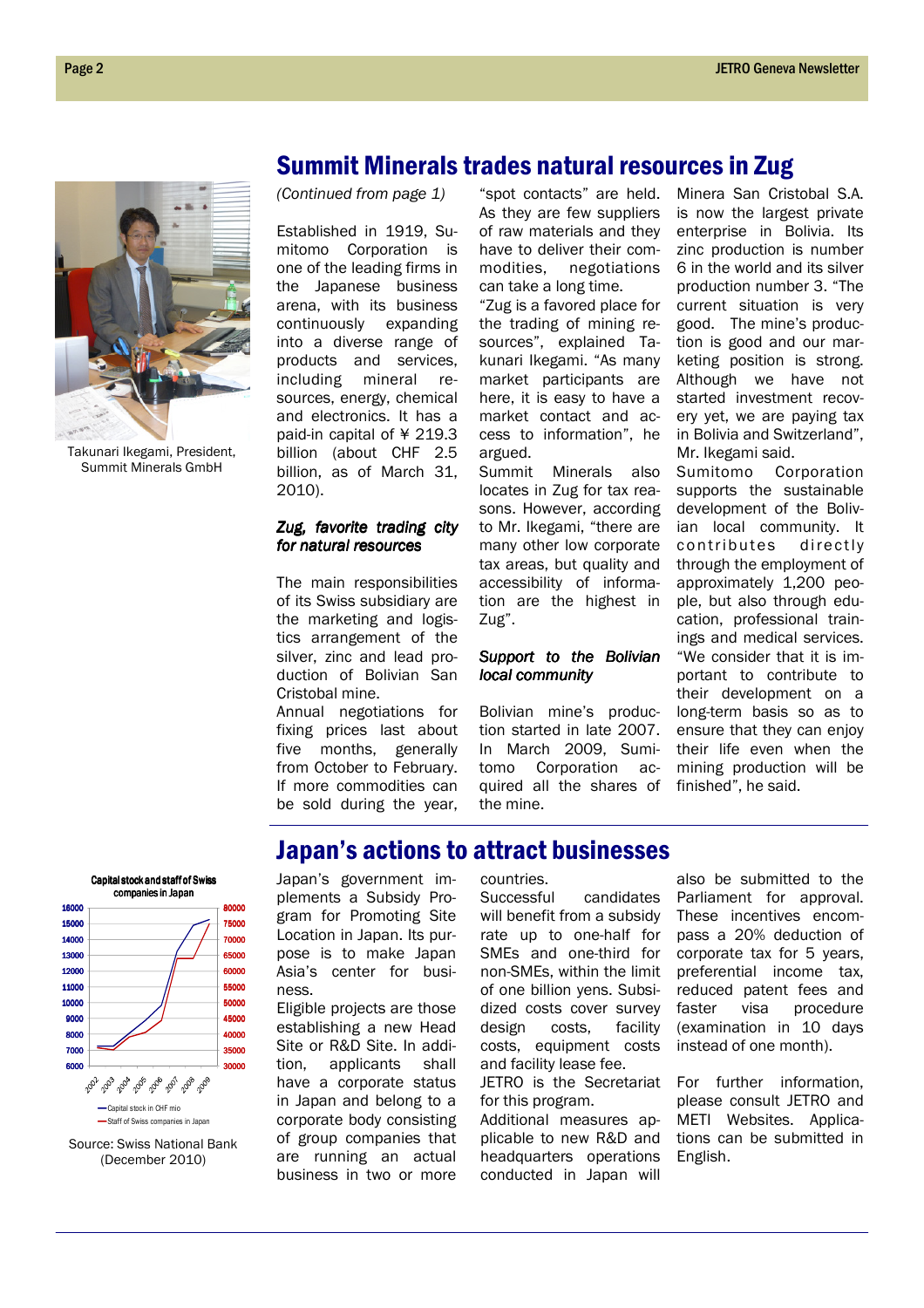## Suwa's delegation visited Switzerland

A delegation from Suwa visited Switzerland from February 1 to 3. This visit was part of the METI's (Ministry of Economy, Trade and Industry) program.

Suwa is a leading industrial area, located in Nagano Prefecture, Japan. This area gathers a large number of firms specialized in precision machinery.

The purpose of this visit was to further develop ties between Swiss and Japanese businesses and engineers specialized in micro engineering industry.

On February 2, participants attended a seminar at the EPFL (Lausanne Federal Institute of Tech-



Rolex Learning Center, Campus of Lausanne Federal Institute of Technology

nology) Micro-engineering Institute (IMT). Following an introductive speech of Hannes Bleuler, EPFL full professor on microrobotics & biomedical robotics, presentations were made by Swiss companies specialized in micro-engineering systems. Micronarc (Micro-

nanotech Cluster of Western Switzerland) announced that it plans to send a mission to Suwa in October.

On February 2, the delegation went to Basel. It visited Nanosurf AG, a firm located in Liestal, manufacturing atomic force microscopes (AFM) and scanning tunneling microscopes (STM).

The delegation also met Swiss candidates to internship in Suwa's area.

Prior to this visit in Switzerland, the delegation went to Goteborg, Sweden. It then continued its visit in Europe to Italy (Venetia and Milano) and France (Lyon, Besancon and Annecy).



Suwa's delegation in front of Nanosurf AG building, Liestal (Basel area)

### Seminar on Swiss social security system

The Chamber of Commerce section of the Japan Club of Geneva (JCG) organized on February 4 a seminar on Swiss social security system. It was attended by about 30 people from JCG member firms.

Ms. Mariko Hiyama, Relationship Manager, Swiss

Insurance & Financial Advisors (SIFA) GmbH, presented the three insurance pillars, as well as health, accident and trade insurances.

It was announced that the Agreement between Japan and the Swiss Confederation on Social Security was signed in Octo-

ber 2010. This agreement is now submitted to both countries' Parliaments for ratification.

Ms. Mariko Hiyama, Relationship Manager, Swiss Insurance & Financial Advisors (SIFA) GmbH



## New green tea to be introduced in Switzerland

A new product will be introduced into Switzerland. It was presented to JETRO Geneva by Ms. Akemi Sugiyama, Auditor, Sugiyama Shoji Co. Ltd. This product is a green tea made with milk and tea powder.

This beverage (see picture) is very easy and quick to prepare. Its taste is not as bitter as classic green tea's one, but on the contrary it is sweet.



New green tea with milk